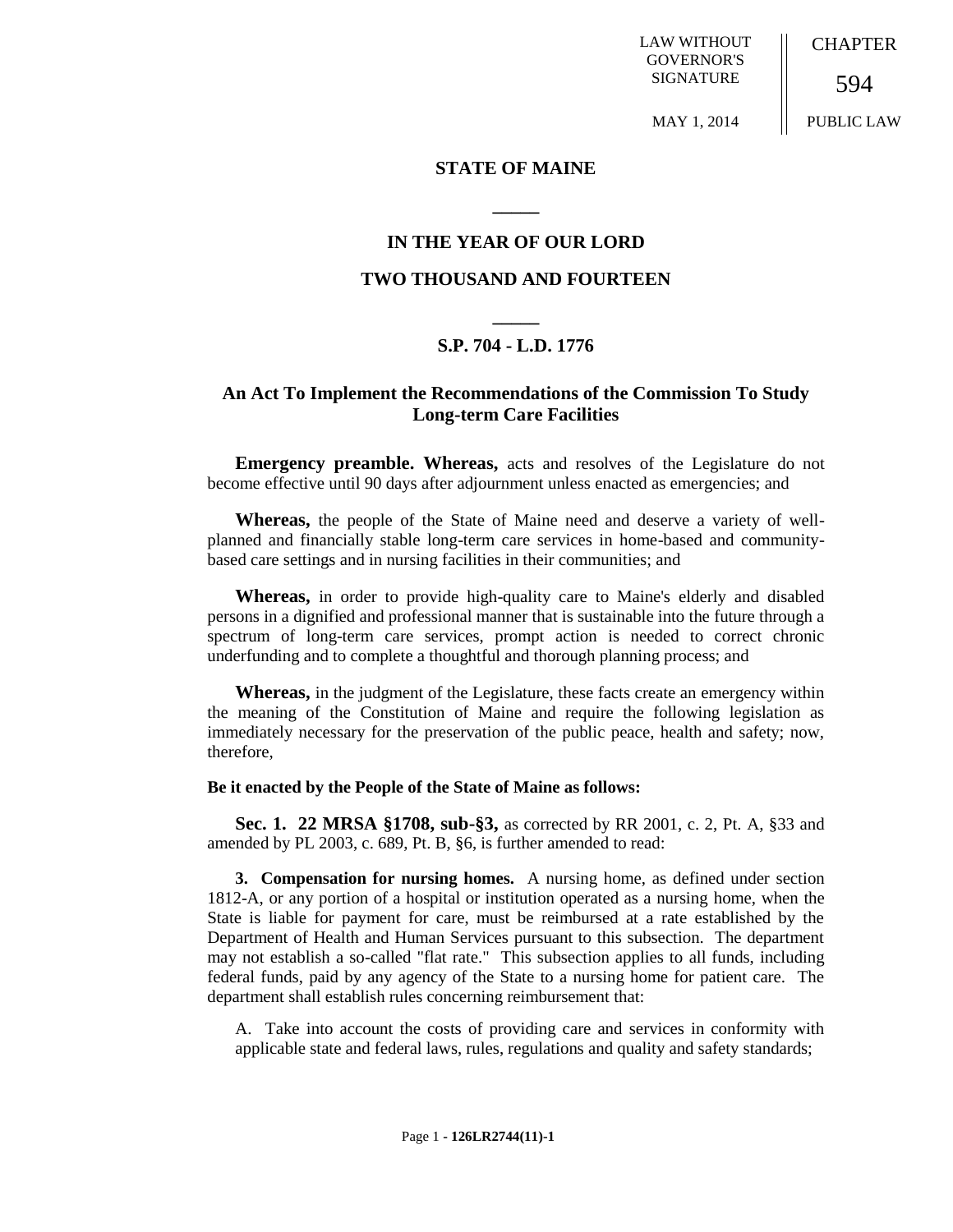B. Are reasonable and adequate to meet the costs incurred by efficiently and economically operated facilities;

C. Are consistent with federal requirements relative to limits on reimbursement under the federal Social Security Act, Title XIX;

D. Ensure that any calculation of an occupancy percentage or other basis for adjusting the rate of reimbursement for nursing facility services to reduce the amount paid in response to a decrease in the number of residents in the facility or the percentage of the facility's occupied beds excludes all beds that the facility has removed from service for all or part of the relevant fiscal period in accordance with section 333. If the excluded beds are converted to residential care beds or another program for which the department provides reimbursement, nothing in this paragraph precludes the department from including those beds for purposes of any occupancy standard applicable to the residential care or other program pursuant to duly adopted rules of the department; and

E. Contain an annual inflation adjustment that:

(1) Recognizes regional variations in labor costs and the rates of increase in labor costs determined pursuant to the principles of reimbursement and establishes at least 4 regions for purposes of annual inflation adjustments; and

(2) Uses the applicable regional inflation factor as established by a national economic research organization selected by the department to adjust costs other than labor costs or fixed costs.; and

Rules adopted pursuant to this paragraph are routine technical rules as defined in Title 5, chapter 375, subchapter II-A.

F. Establish a nursing facility's base year every 2 years and increase the rate of reimbursement beginning July 1, 2014 and every year thereafter.

Rules adopted pursuant to this subsection are routine technical rules as defined in Title 5, chapter 375, subchapter 2-A.

**Sec. 2. 22 MRSA §1714-A, sub-§9** is enacted to read:

**9. Cost-of-care overpayments.** On or before June 30, 2015, the department shall collect the total amount of debt arising from cost-of-care overpayments that exceeds by \$4,000,000 the amount of that debt that had been budgeted for fiscal year 2014-15 as of April 15, 2014. To the extent necessary to meet this requirement, the department may establish payment terms, modify as otherwise permitted by law existing payment agreements to accelerate payment terms and offset current payments in accordance with subsection 5. If 7 days' notice and opportunity to comment are provided, the department may adopt rules on an emergency basis to modify its implementation of subsection 5 on an emergency basis for purposes of collecting cost-of-care overpayments without making the emergency findings otherwise required by Title 5, section 8054, subsection 2.

**Sec. 3. Amendment of Principles of Reimbursement for Nursing Facilities.** The Department of Health and Human Services shall amend Rule Chapter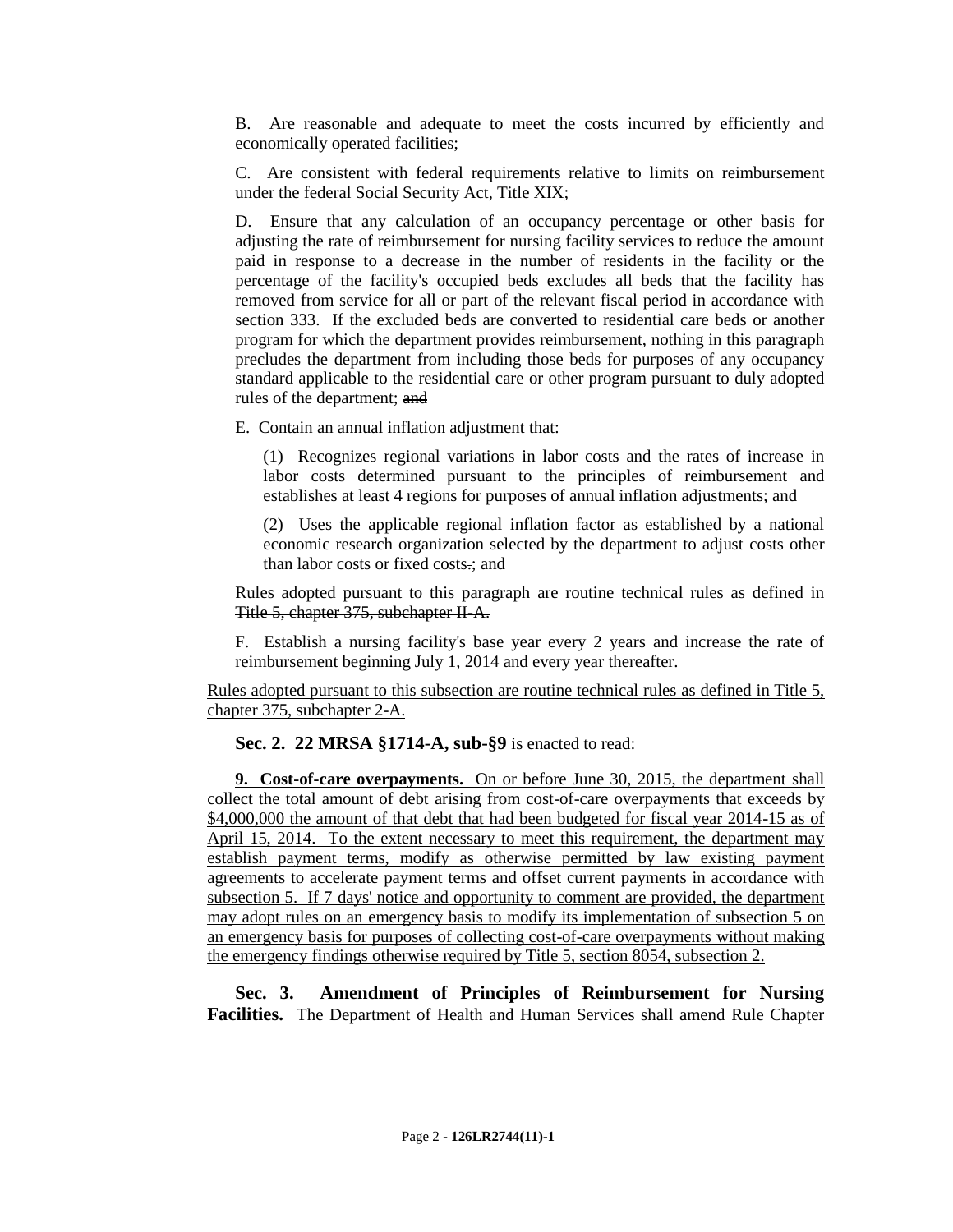101, MaineCare Benefits Manual, Chapter III, Section 67, Principles of Reimbursement for Nursing Facilities as follows.

1. The rule must be amended in order to establish a nursing facility's base year every 2 years and to increase the rate of reimbursement beginning July 1, 2014 and every year thereafter as follows:

A. In the direct care cost component in Section 80.3 and all other applicable divisions of Section 80.3 in which case mix data, regional wage indices or data required for rebasing calculations are referenced by date, the rule must be amended to establish a nursing facility's base year by reference to the facility's 2011 audited cost report or, if the 2011 audited cost report is not available, by reference to the facility's 2011 as-filed cost report; to refer to other required rebasing data no older than 2011 data; and to update a nursing facility's base year every 2 years thereafter; and

B. In the routine cost component in Section 80.4 and all other applicable divisions of Section 80.4 in which case mix data, regional wage indices or data required for rebasing calculations are referenced by date, the rule must be amended to establish a nursing facility's base year by reference to the facility's 2011 audited cost report or, if the 2011 audited cost report is not available, by reference to the facility's 2011 as-filed cost report; to refer to other required rebasing data no older than 2011 data; and to update a nursing facility's base year every 2 years thereafter.

2. The rule must be amended to increase the peer group upper limit on the base year case mix and regionally adjusted cost per day for a nursing facility beginning July 1, 2014 as follows:

A. In the direct care cost component in Section 80.3.3(4)(b), the peer group upper limit must be increased to 110% of the median; and

B. In the routine cost component in Section 80.5.4, the peer group upper limit must be increased to 110% of the median.

3. The rule must be amended in the routine cost component in Section 43.4.2(A) to eliminate the nursing facility administrative and management cost ceiling, thereby allowing all allowable administrative and management costs to be included in allowable routine costs for the purposes of rebasing, rate setting and future cost settlements beginning July 1, 2014.

4. The rule must be amended in Sections 91 and 91.1 to provide for ongoing, annual rate changes beginning July 1, 2014 to adjust for inflation and to set the inflation adjustment cost-of-living percentage change in nursing facility reimbursement each year in accordance with the United States Department of Labor, Bureau of Labor Statistics Consumer Price Index medical care services index.

5. The rule must be amended to provide, beginning July 1, 2014, a supplemental payment, subject to cost settlement, to a nursing facility whose MaineCare residents constitute more than 70% of the nursing facility's total number of residents. The supplemental payment must provide an additional reimbursement of 40¢ per resident per day for each 1% this percentage of MaineCare residents is above 70%, except that the total supplemental payment must be calculated to avoid to the extent possible paying an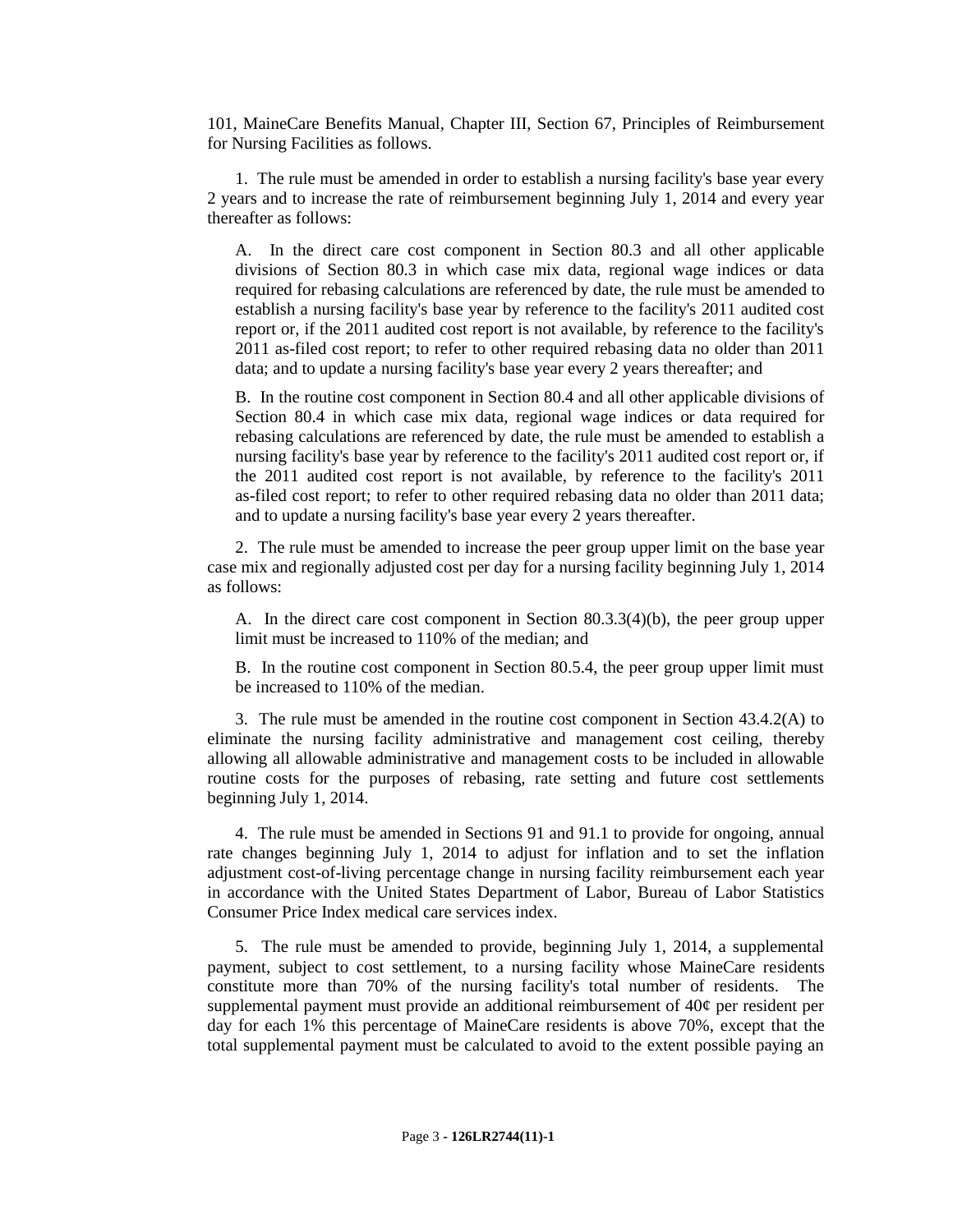amount in excess of allowable costs that would be an overpayment upon settlement of the facility's cost report.

6. The rule must be amended in Section 80.3.2 to increase the specific resident classification group case mix weight that is attributable to a nursing facility resident who is diagnosed with dementia.

The rate of reimbursement for nursing facilities that results from amending the rules to reflect rebasing the nursing facility's base year pursuant to this section may not result for any nursing facility in a rate of reimbursement that is lower than the rate in effect on April 1, 2014. The department may implement this section by adopting emergency rules. If the department provides at least 7 days' notice and opportunity to comment before adopting these rules, it is not required to make the findings otherwise required by the Maine Revised Statutes, Title 5, section 8054, subsection 2.

### **Sec. 4. Savings arising from recoveries in excess of projections; transitional cap on rate increases.**

1. The Department of Health and Human Services shall continue its best efforts to collect all remaining cost-of-care overpayments to nursing facilities and private nonmedical institutions that were paid when the department's computer systems, when providing reimbursement owed by the department, failed to take into account the financial contributions paid by residents in the nursing facilities and private nonmedical institutions and miscalculated the amounts payable under the MaineCare program. Costof-care overpayments collected in excess of amounts projected in developing and reporting budget information to the Legislature or the Governor must be used to fund the implementation of section 3 to the extent of funding provided in this Act.

2. If the total amount of debt arising from cost-of-care overpayments that the department collects in fiscal year 2014-15 exceeds \$13,000,000, the excess must be carried over to fiscal year 2015-16 to be expended to provide additional funding for implementation of section 3. In fiscal years 2014-15, 2015-16 and 2016-17, the Department of Health and Human Services, subject to state plan approval by the United States Department of Health and Human Services, Centers for Medicare and Medicaid Services, shall limit the actual rate increase provided to the total amount available as a result of the state funds appropriated for nursing home rate increases, including without limitation the dollar amount specified in any appropriation provision plus any net amount available as a result of increased nursing facility provider tax revenue and available federal funds, minus the amount necessary to fund the supplemental payment provided in section 3, subsection 5. In establishing this limit in any year in which it applies, the department first shall calculate and publish the rate increases that would result from increasing rates pursuant to all of section 3 except for subsection 5 and then grant to all facilities a pro rata portion of that increase that does not exceed the limit established in this subsection and also grant supplemental payments pursuant to section 3, subsection 5. The pro rata methodology must be applied uniformly to all facilities so that each facility receives the same percentage of the initially published rate increases, plus the supplemental payment if applicable.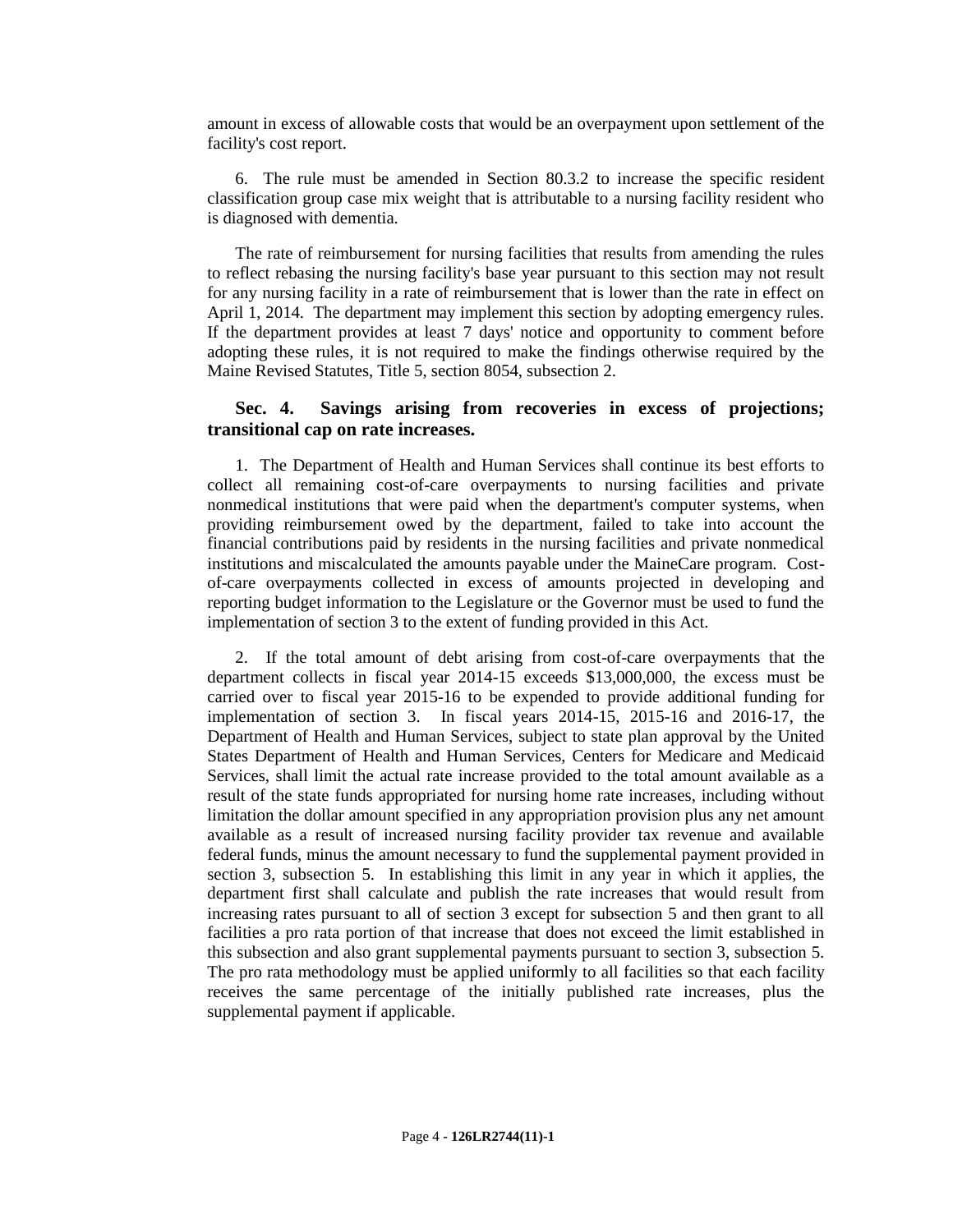**Sec. 5. Cost-of-care overpayment correction.** The Department of Health and Human Services shall immediately require that the department's contractor Molina Medicaid Solutions make adjustments to the Maine Integrated Health Management Solution computer system to correct and discontinue overpayments in the calculation and deduction of cost of care in the payment of nursing facilities and private nonmedical institutions.

**Sec. 6. Commission To Continue the Study of Long-term Care Facilities.**  Notwithstanding Joint Rule 353, the Commission To Continue the Study of Long-term Care Facilities, referred to in this section as "the commission," is established. The membership, duties and functioning of the commission are subject to the following requirements.

1. The commission consists of 11 members appointed as follows:

A. Two members of the Senate appointed by the President of the Senate, including members from each of the 2 parties holding the largest number of seats in the Legislature;

B. Three members of the House of Representatives appointed by the Speaker of the House, including members from each of the 2 parties holding the largest number of seats in the Legislature; and

C. Six members appointed by the Governor who possess expertise in the subject matter of the study, as follows:

(1) The director of a long-term care ombudsman program described under the Maine Revised Statutes, Title 22, section 5106, subsection 11-C;

(2) The director of a statewide association representing long-term care facilities and one representative of a 2nd association of owners of long-term care facilities;

(3) A person who serves as a city manager of a municipality in the State;

(4) A person who serves as a director or who is an owner or administrator of a nursing facility in the State; and

(5) A representative of the Governor's office or the Governor's administration.

2. The first-named Senate member is the Senate chair and the first-named House of Representatives member is the House chair of the commission. The chairs of the commission are authorized to establish subcommittees to work on the duties listed in subsection 4 and to assist the commission. The subcommittees must be composed of members of the commission and interested persons who are not members of the commission and who volunteer to serve on the subcommittees without reimbursement. Interested persons may include individuals with expertise in acuity-based reimbursement systems, a representative of an agency that provides services to the elderly and any other persons with experience in nursing facility care.

3. All appointments must be made no later than 30 days following the effective date of this Act. The appointing authorities shall notify the Executive Director of the Legislative Council once all appointments have been completed. After appointment of all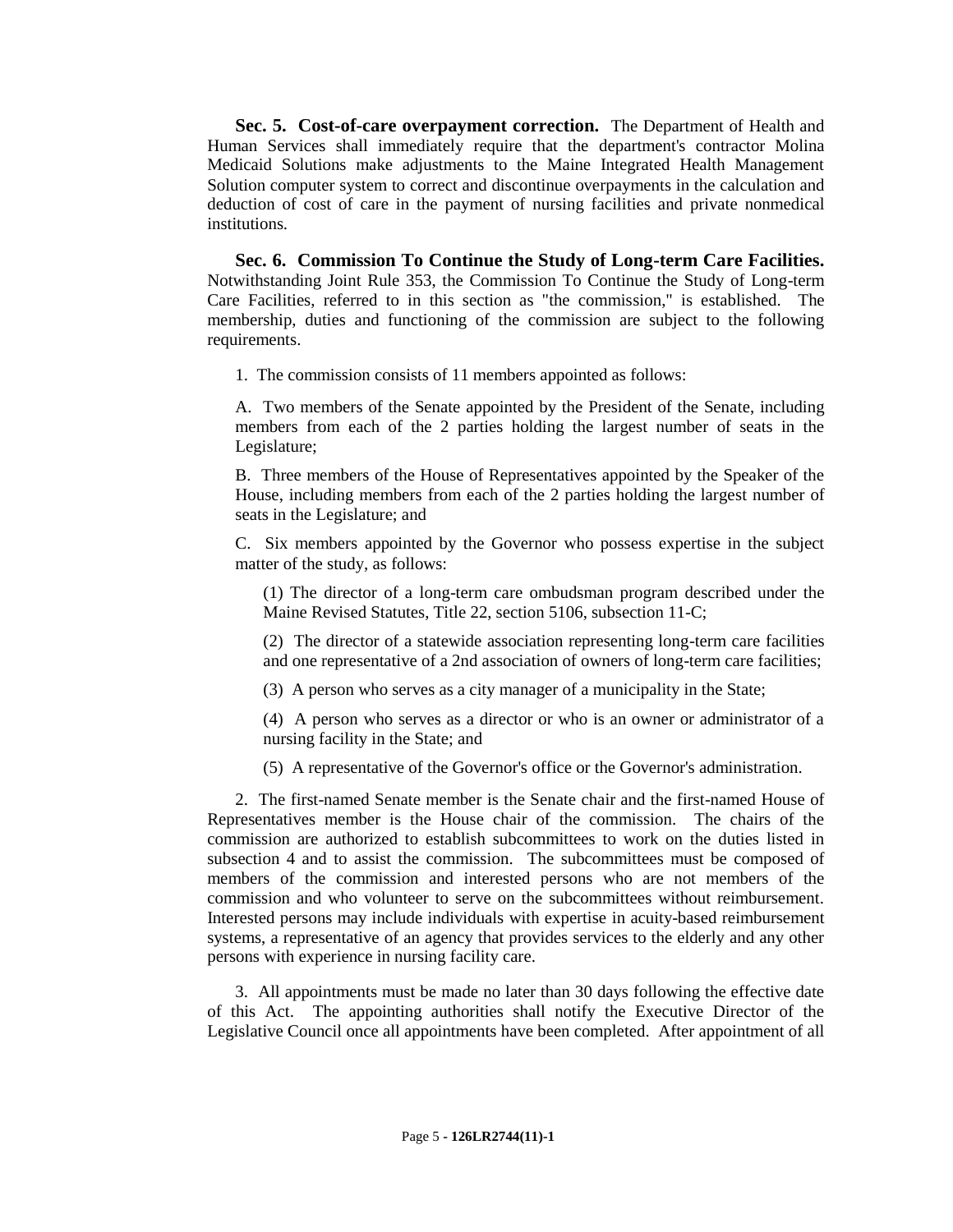members and after adjournment of the Second Regular Session of the 126th Legislature, the chairs shall call and convene the first meeting of the commission. If 30 days or more after the effective date of this Act a majority of but not all appointments have been made, the chairs may request authority and the Legislative Council may grant authority for the commission to meet and conduct its business.

4. The commission shall study the following issues and the feasibility of making policy changes to the long-term care system:

A. Funding for long-term care facilities, payment methods and the development of a pay-for-performance program to encourage and reward strong performance by nursing facilities;

B. Regulatory requirements other than staffing requirements and ratios;

C. Collaborative agreements with critical access hospitals for the purpose of sharing resources;

D. The viability of privately owned facilities in rural communities;

E. The impact on rural populations of nursing home closures; and

F. Access to nursing facility services statewide.

5. The Legislative Council shall provide necessary staffing services to the commission.

6. The Commissioner of Health and Human Services, the State Auditor and the State Budget Officer shall provide information and assistance to the commission as required for its duties.

7. No later than October 15, 2014, the commission shall submit a report that includes its findings and recommendations, including suggested legislation, to the Joint Standing Committee on Health and Human Services. The joint standing committee of the Legislature having jurisdiction over health and human services matters may report out a bill regarding the subject matter of the report to the First Regular Session of the 127th Legislature.

**Sec. 7. Bimonthly report.** Beginning in July 2014 and ending in June 2016, the Department of Health and Human Services shall report bimonthly to the joint standing committee of the Legislature having jurisdiction over appropriations and financial affairs on the department's efforts to establish and collect the debt arising from cost-of-care overpayments pursuant to the Maine Revised Statutes, Title 22, section 1714-A, subsection 9.

**Sec. 8. Appropriations and allocations.** The following appropriations and allocations are made.

#### **HEALTH AND HUMAN SERVICES, DEPARTMENT OF (FORMERLY DHS)**

**Medical Care - Payments to Providers 0147**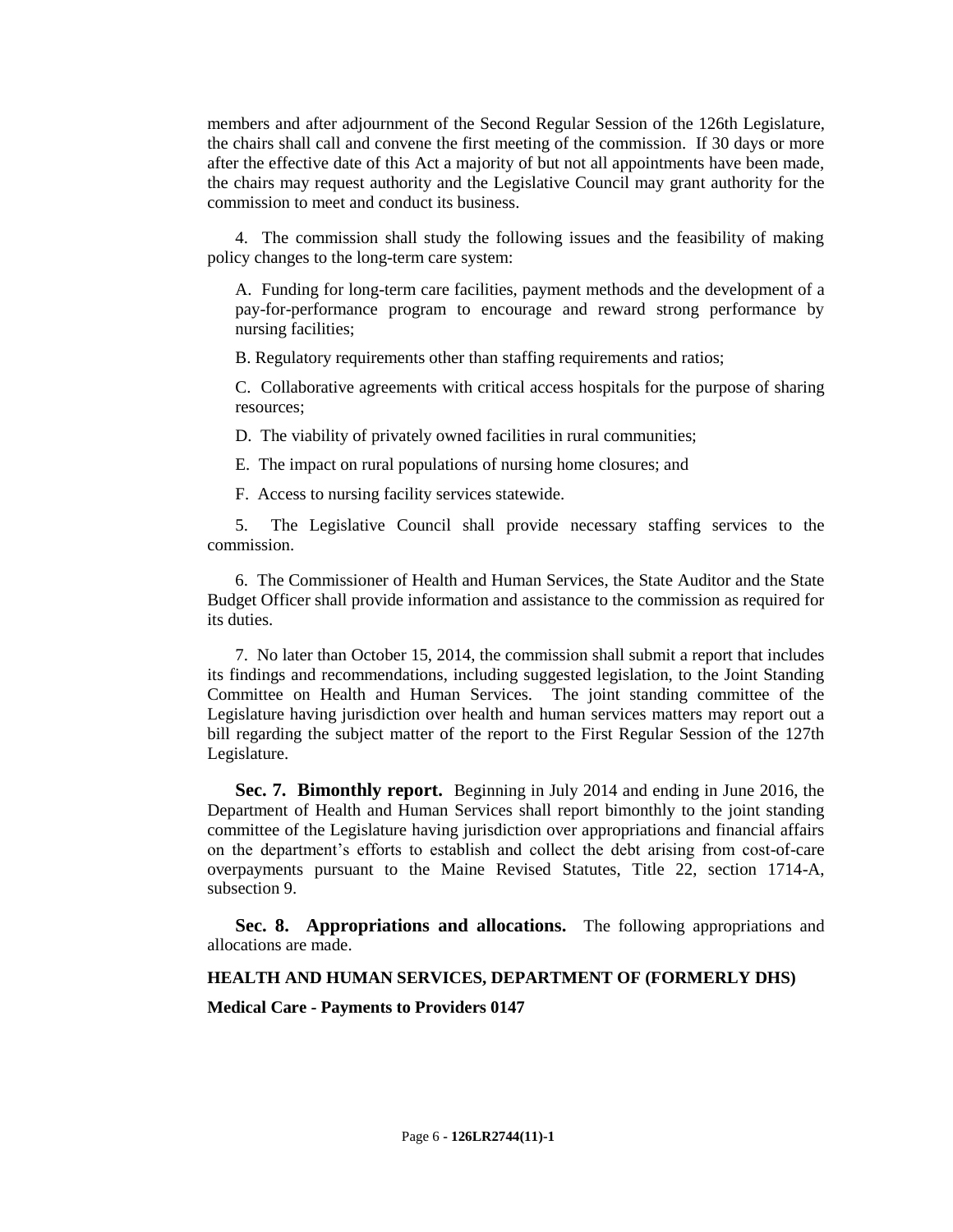Initiative: Deappropriates funds for recovery of overpayments to providers that are in excess of the amounts currently budgeted for in the MaineCare program for fiscal year 2014-15.

| <b>GENERAL FUND</b>       | 2013-14   | 2014-15         |
|---------------------------|-----------|-----------------|
| All Other                 | <b>SO</b> | $(\$4,000,000)$ |
| <b>GENERAL FUND TOTAL</b> |           | $(\$4,000,000)$ |

#### **Nursing Facilities 0148**

Initiative: Provides one-time funding for increased reimbursements under the MaineCare program for nursing facilities.

| <b>GENERAL FUND</b>              | 2013-14 | 2014-15     |
|----------------------------------|---------|-------------|
| All Other                        | \$0     | \$4,520,000 |
| <b>GENERAL FUND TOTAL</b>        | \$0     | \$4,520,000 |
| <b>FEDERAL EXPENDITURES FUND</b> | 2013-14 | 2014-15     |
| All Other                        | \$0     | \$7,311,686 |
| FEDERAL EXPENDITURES FUND TOTAL  | \$0     | \$7,311,686 |

#### **Nursing Facilities 0148**

Initiative: Provides one-time funds for increased nursing home costs.

| <b>GENERAL FUND</b>              | 2013-14 | 2014-15   |
|----------------------------------|---------|-----------|
| All Other                        | \$0     | \$189,840 |
| <b>GENERAL FUND TOTAL</b>        | \$0     | \$189,840 |
| <b>FEDERAL EXPENDITURES FUND</b> | 2013-14 | 2014-15   |
| All Other                        | \$0     | \$307,091 |
| FEDERAL EXPENDITURES FUND TOTAL  | \$0     | \$307,091 |

### **Nursing Facilities 0148**

Initiative: Adjusts funds to reflect additional nursing home provider tax revenue.